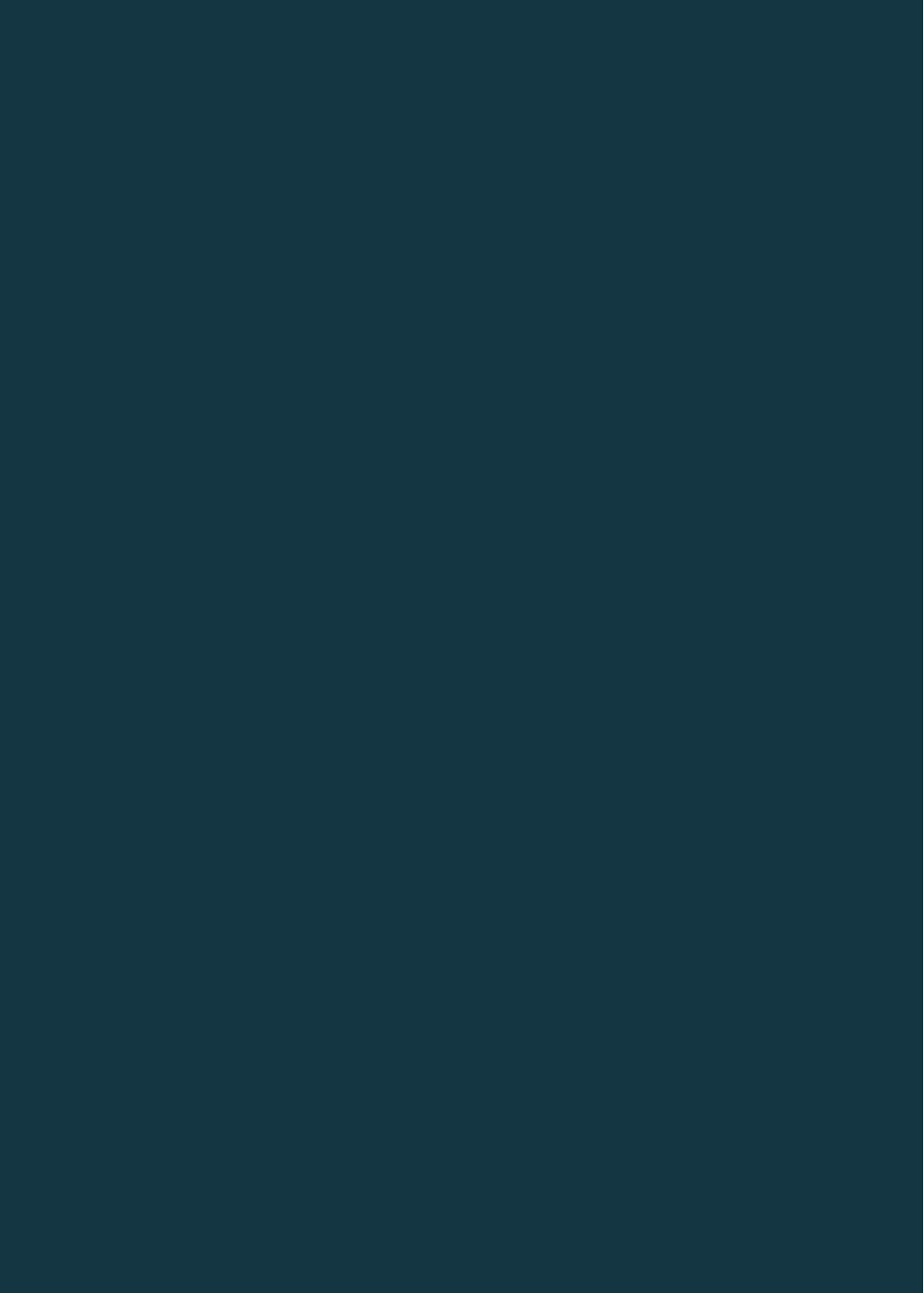**The best part of life at Delta Coves** is the opportunity to have a boat in your own backyard, where you can launch on the Delta's famed waters on a whim. On your boat, you can cruise over 1000-plus miles of waterways, sloughs and inlets, rich with rare flora and fauna while exploring the 57 islands that make up the Delta. Tackle prime fishing year-round for big-game bluegill, bullhead and bass—even the prehistoric sturgeon. Explore hundreds of lively waterfront bars, restaurants, secluded beaches and recreation areas. And relish water sports galore.

With so many Delta boating opportunities so close to home, here are all the details you'll need to know about owning a boat at Delta Coves.

>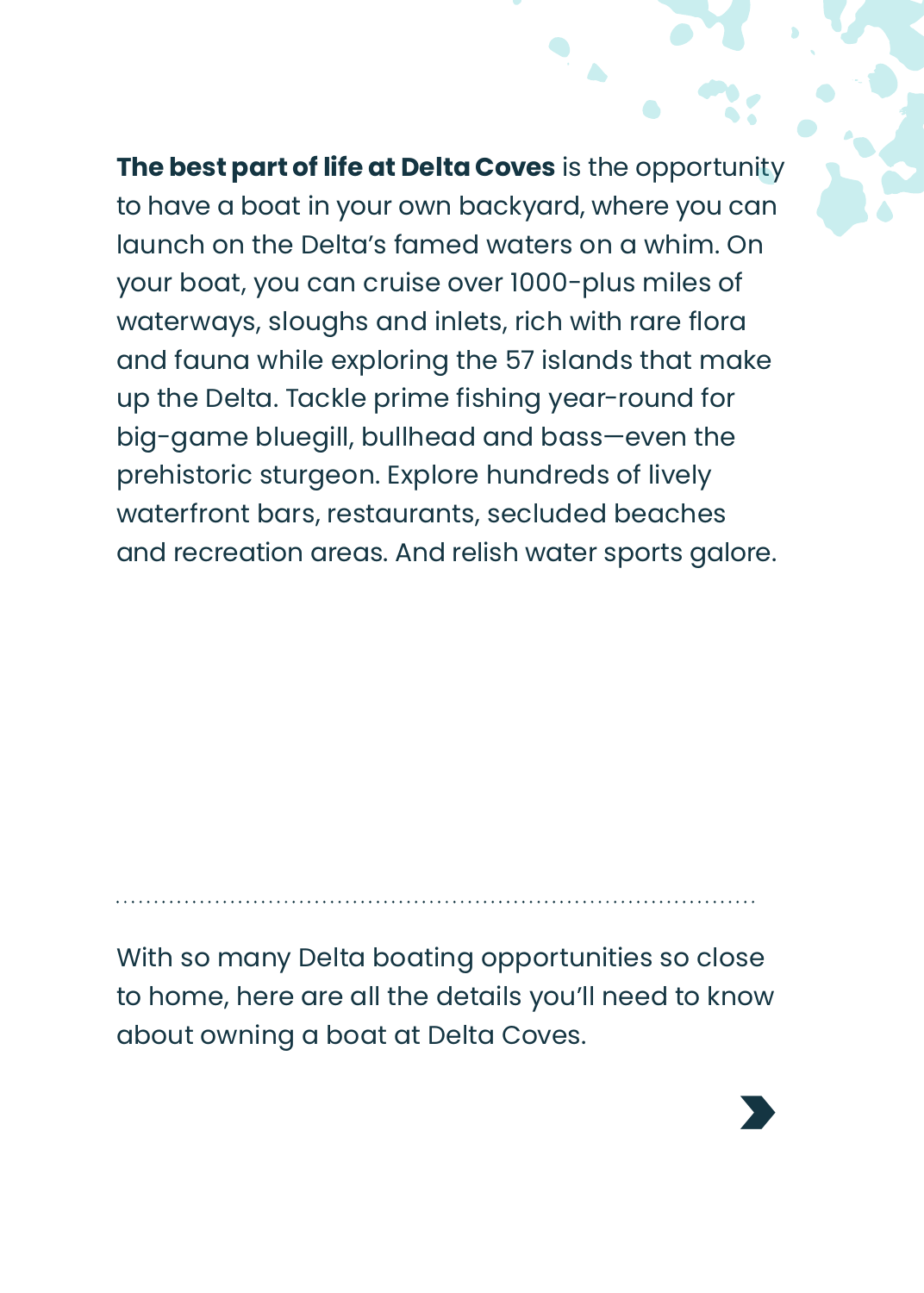### WHERE DO I LAUNCH MY BOAT?

There are several launching facilities that also sell gasoline throughout Bethel Island.

#### **SUNSET HARBOR** 1 Mile

**SUGAR BARGE** 2 Miles

2.5 Miles **BETHEL HARBOR RUSSO'S MARINA**

2.5 Miles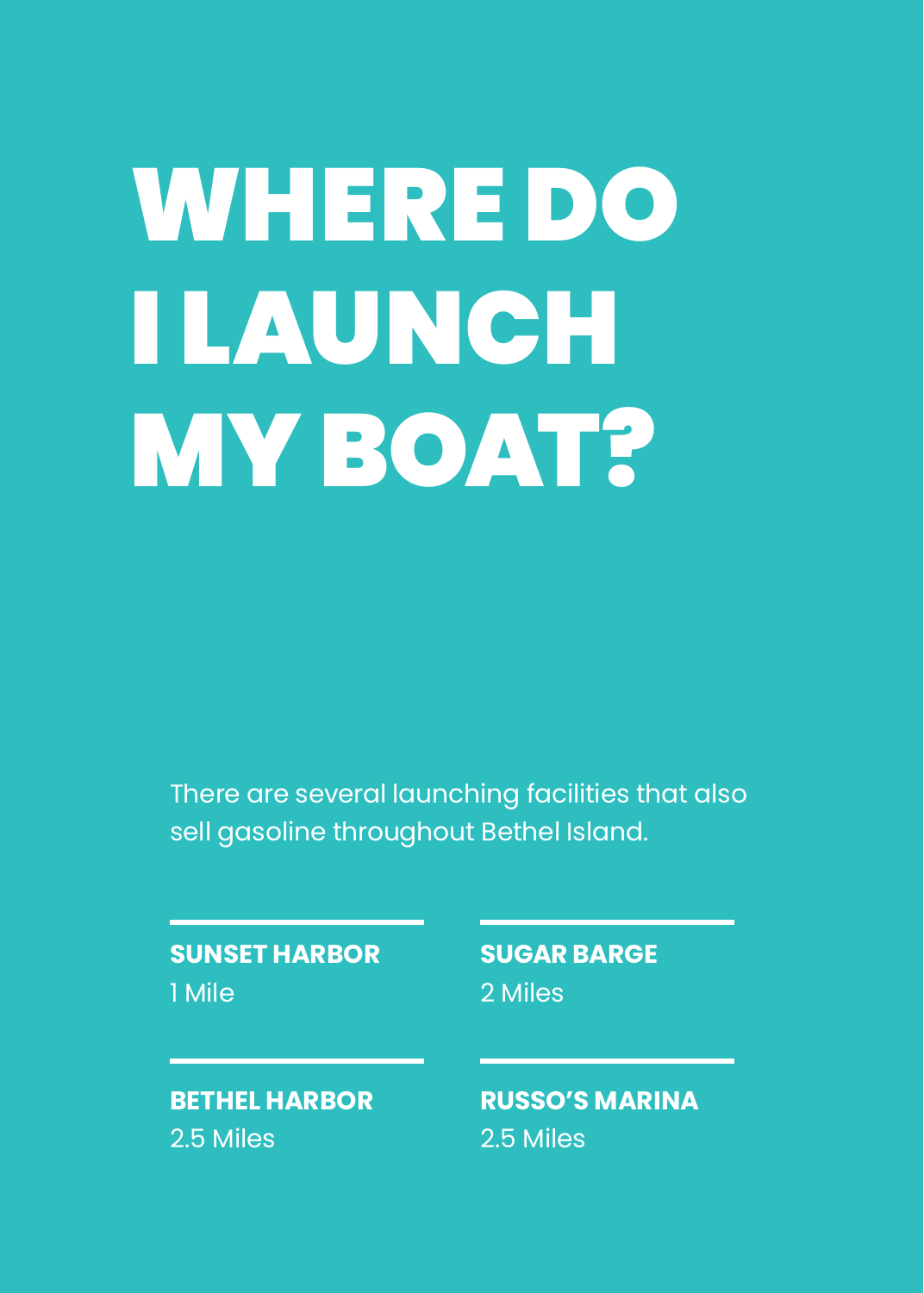### HOW MANY BOATS CAN I HAVE?

As many as will fit on your dock and within your lagoon zone. Lagoon zone boundaries are available upon request.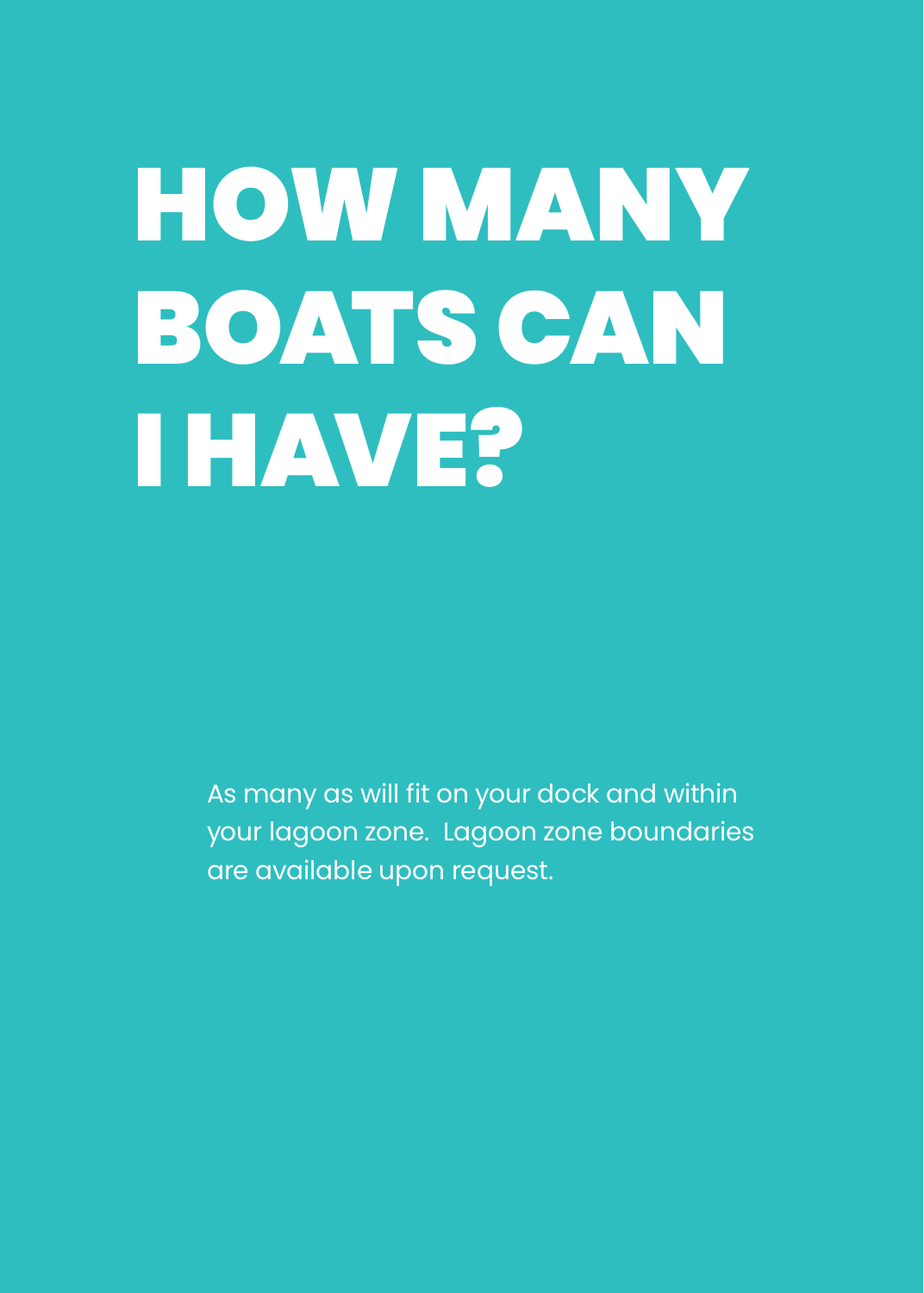# WHERE DO I STORE MY BOAT IN THE WINTER?

Dry-dock storage is available on Bethel Island. You are also permitted to install a HydroHoist® or boat lift if you prefer to store on your dock.<sup>\*</sup>

\* After approval from the Delta Coves' design review committee.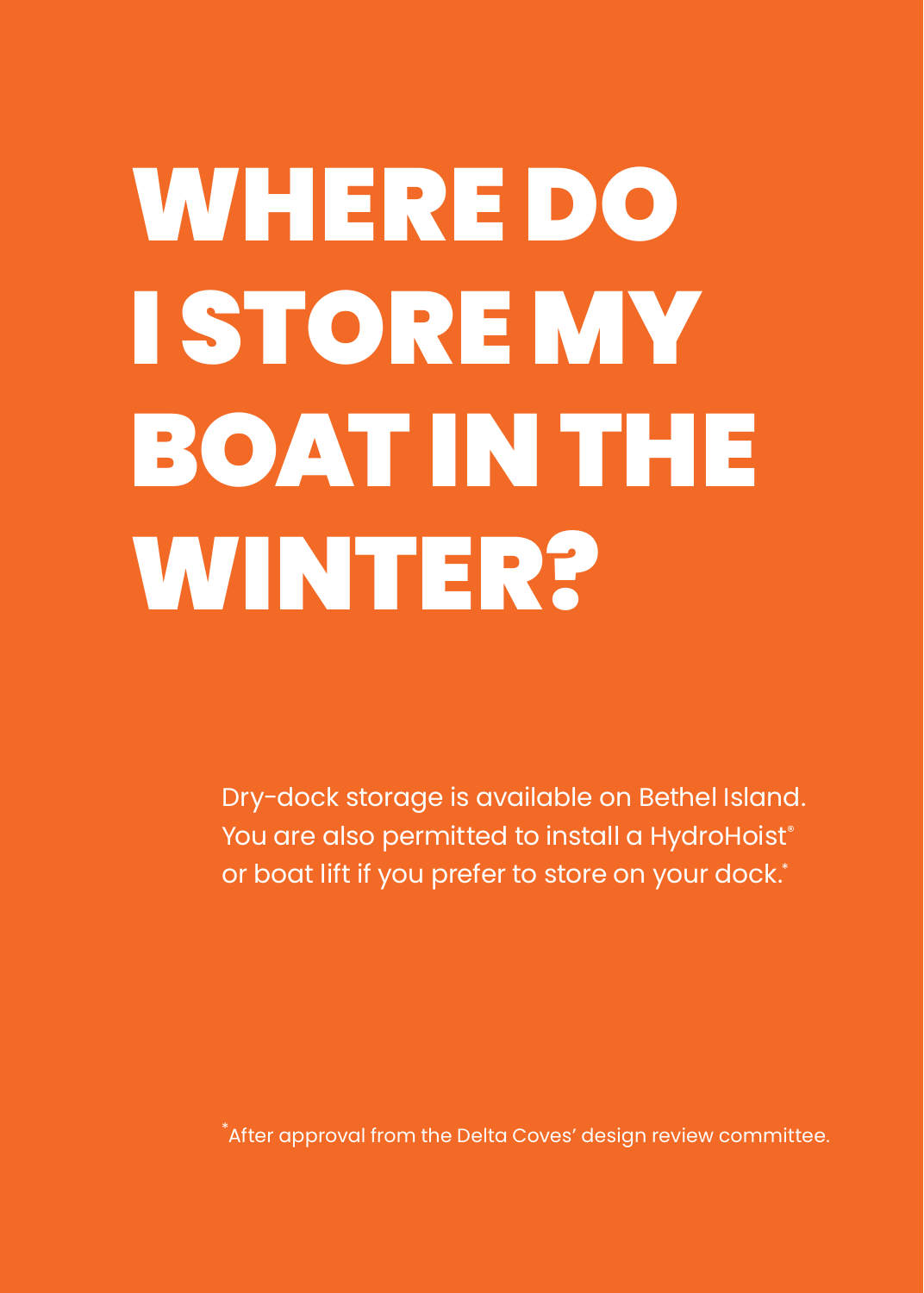#### ARE THERE EXTRA BOAT SLIPS AVAILABLE IF I CAN'T FIT MY BOATS ON MY DOCK?

Yes, additional dock space will be available in the future at the Island Camp for a fee, the largest being 16x45 feet depending on availability.

Island Camp may also have side tie berths available for larger vessels in the future.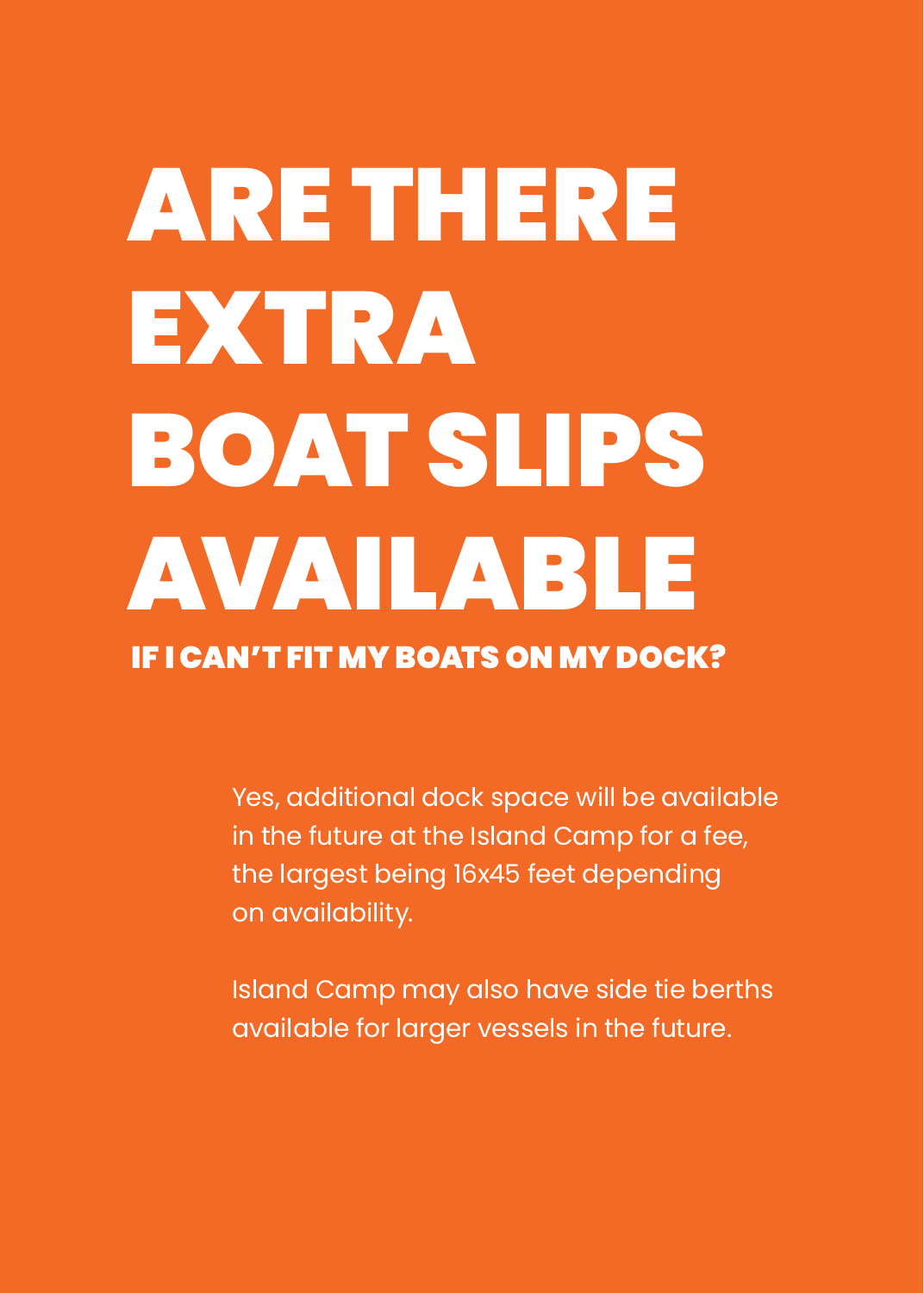### WHERE WILL MY FRIENDS PARK THEIR BOATS?

At your dock or at one of several visitor's slips at the Island Camp.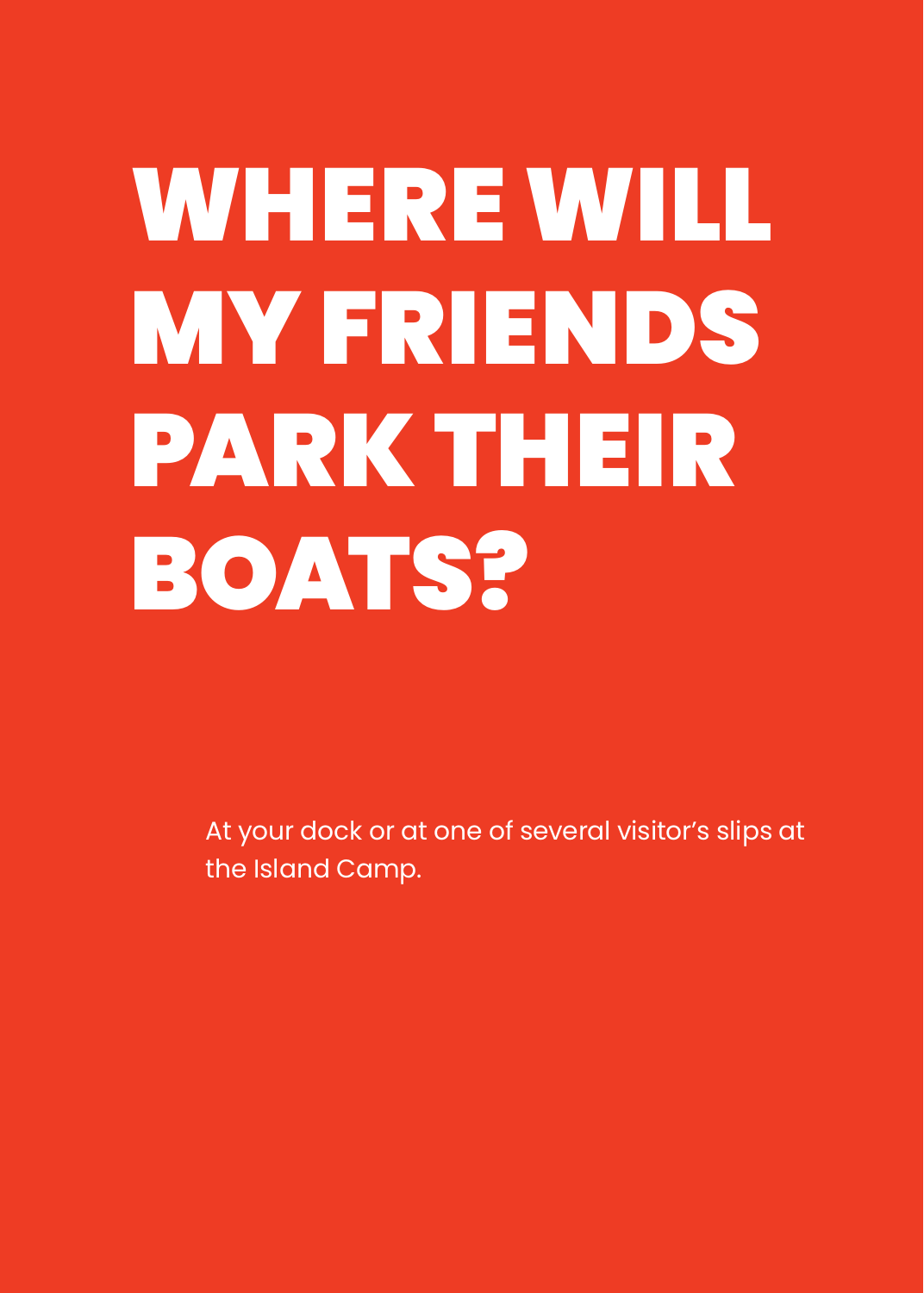#### WHAT SIZE BOAT CAN MY DOCK ACCOMMODATE?

Dock and slip sizes vary from lot to lot. Each lot will have its own lagoon zone and it's up to the homeowner to determine maximum boat size. Single Finger Dock at Homesites can accommodate up to 32 ft vessel as long as it is within mooring and setback limitations. *(Lagoon zone site plans can be obtained from your builder.)*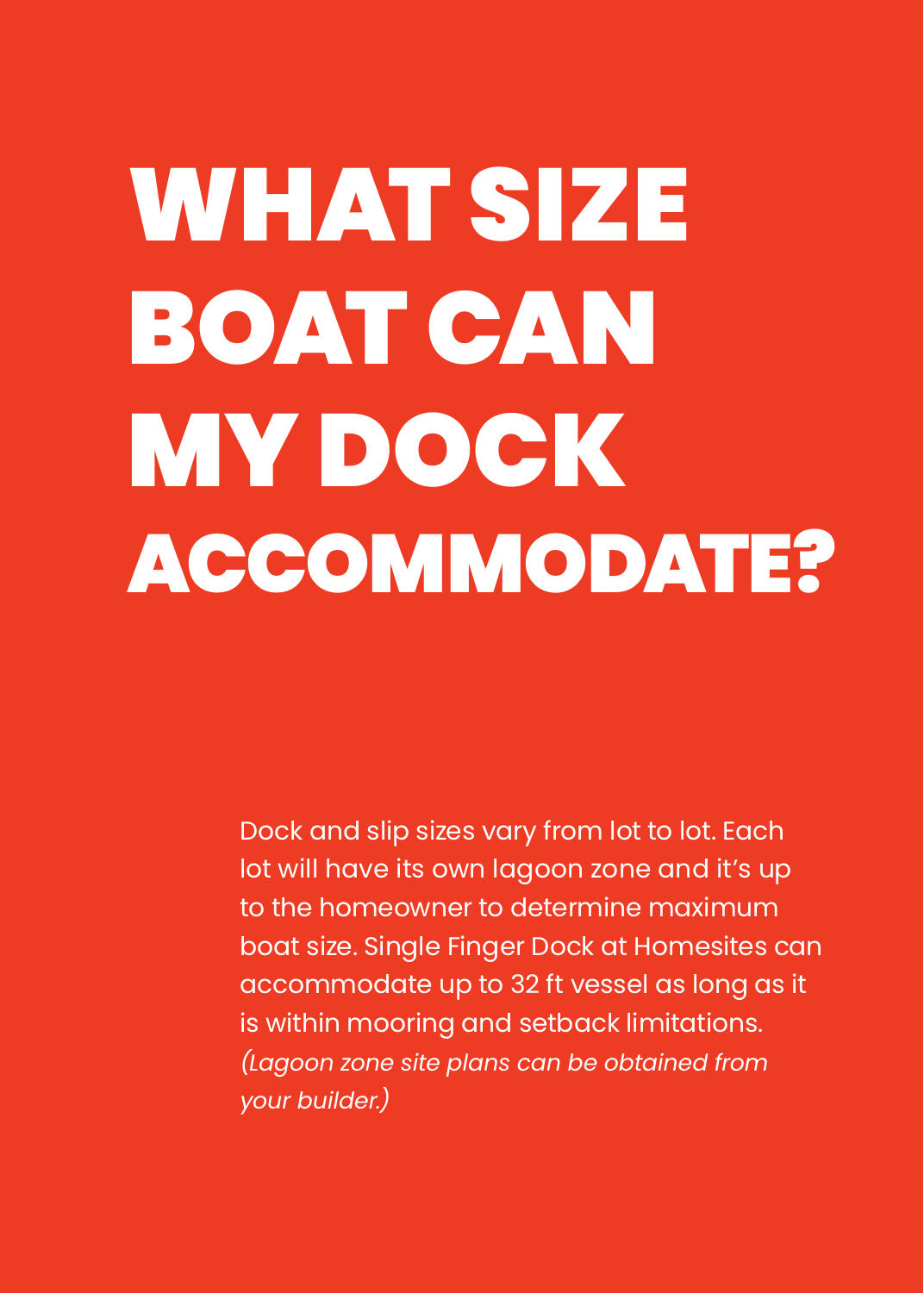## HOW BIG CAN MY DOCK BE?

Dock upgrades are available based on the residential design guidelines in different sizes depending on lot, location and mooring limits.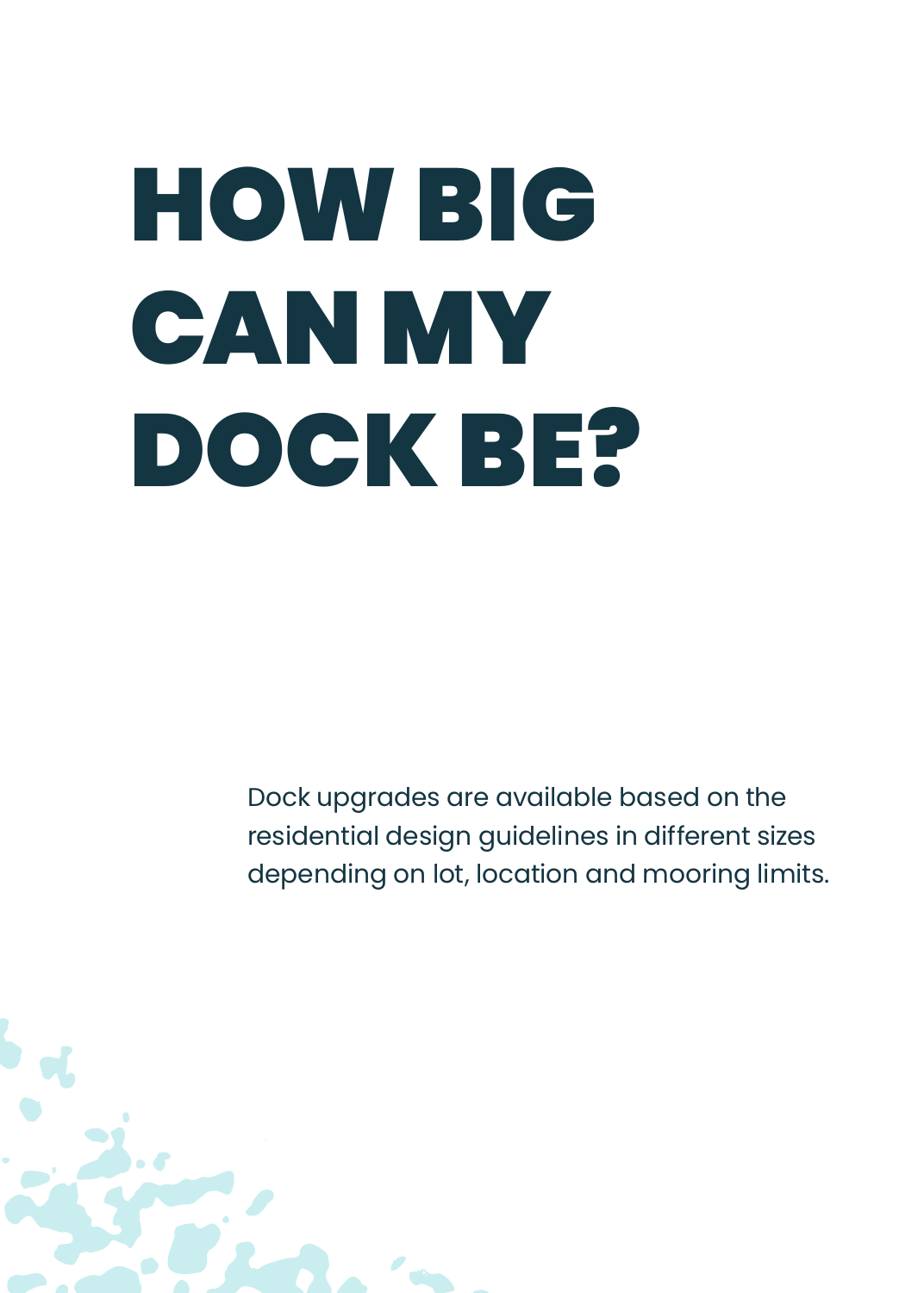## WHERE CAN I GET A MAP OF THE DELTA?

Delta Maps are available at many of the local businesses, including the Sugar Barge, and online.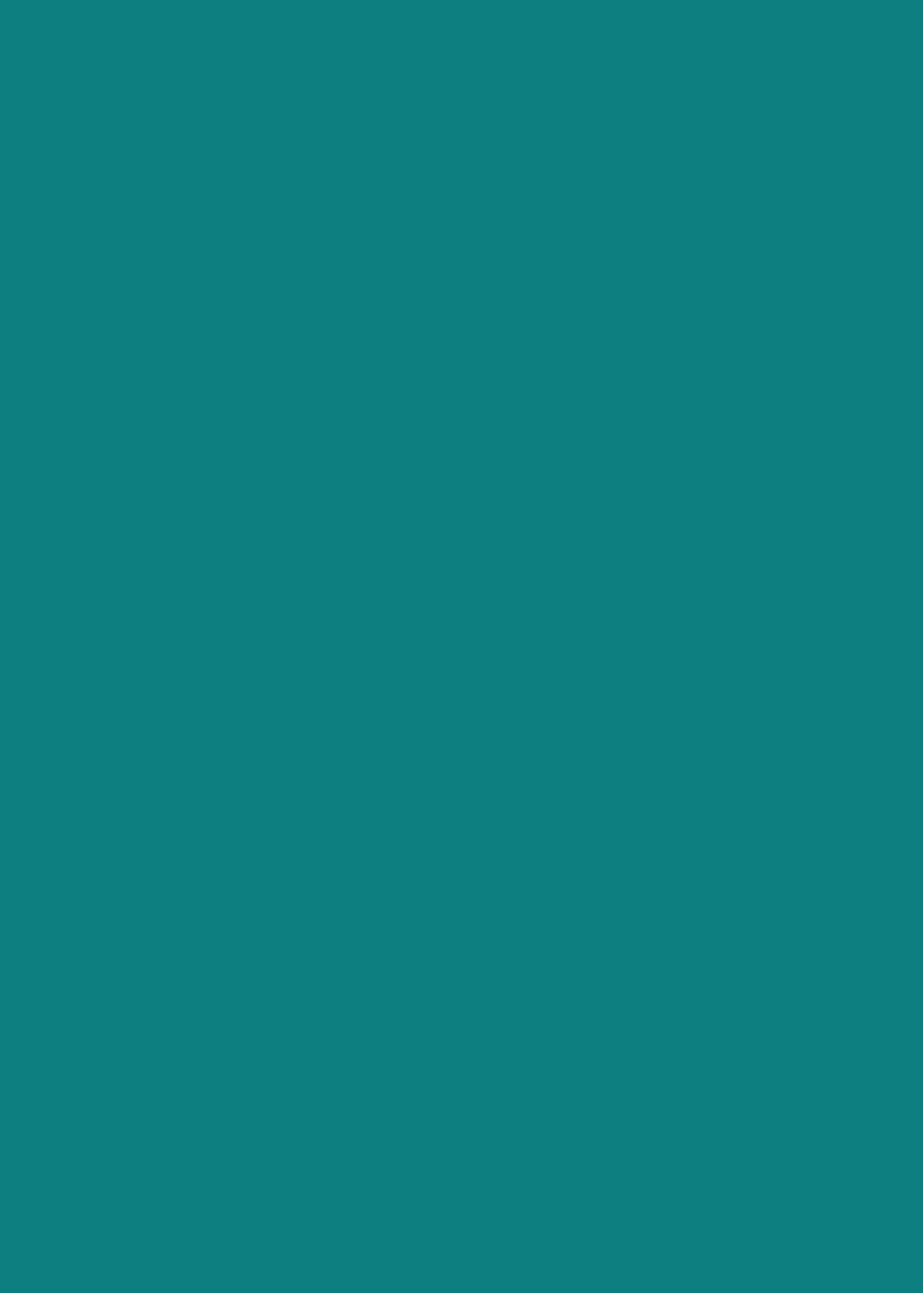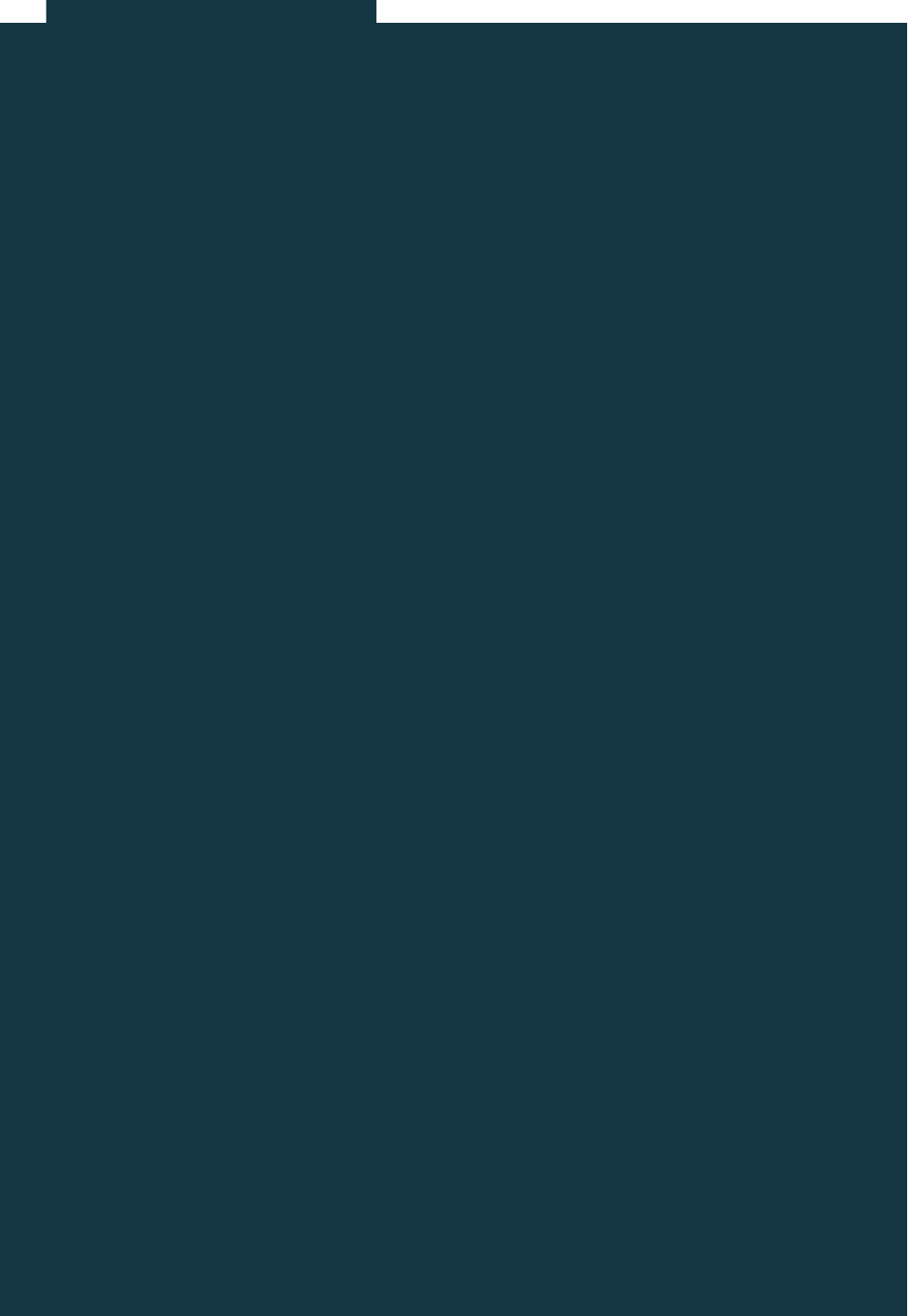Most homes at Delta Coves come with their own railed gangway with a t-shaped floating dock ranging in size from 24' – 40'. **Residents are able to customize their docks, up to 1,000 sq ft, and the possibilities are endless.**

If you've never had a private dock before, here are some helpful tips for customizing and upgrading your dock. However, in some cases the geometric constraints create a need for shared dock systems.

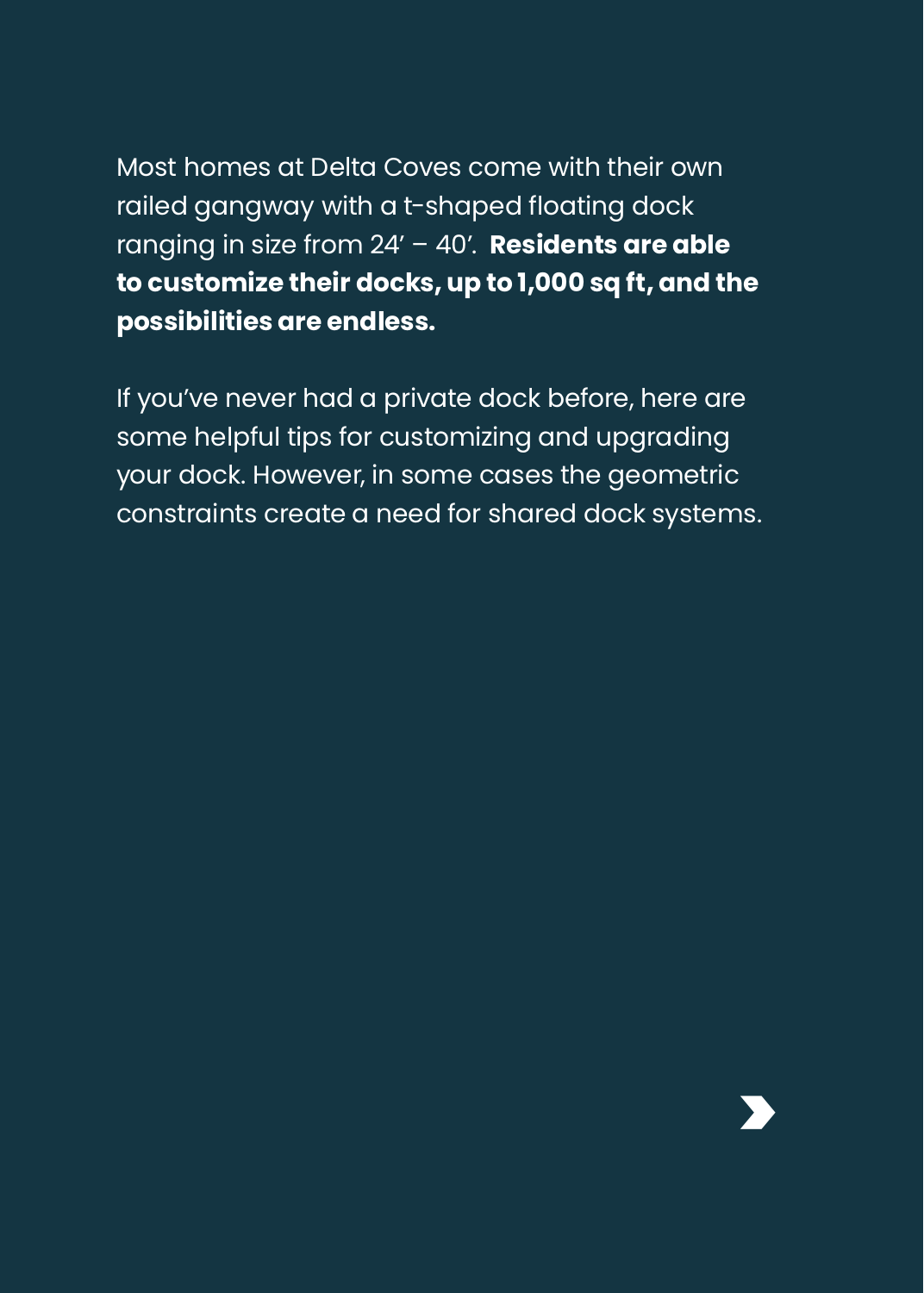STEP 1

DESIGN A DOCK LAYOUT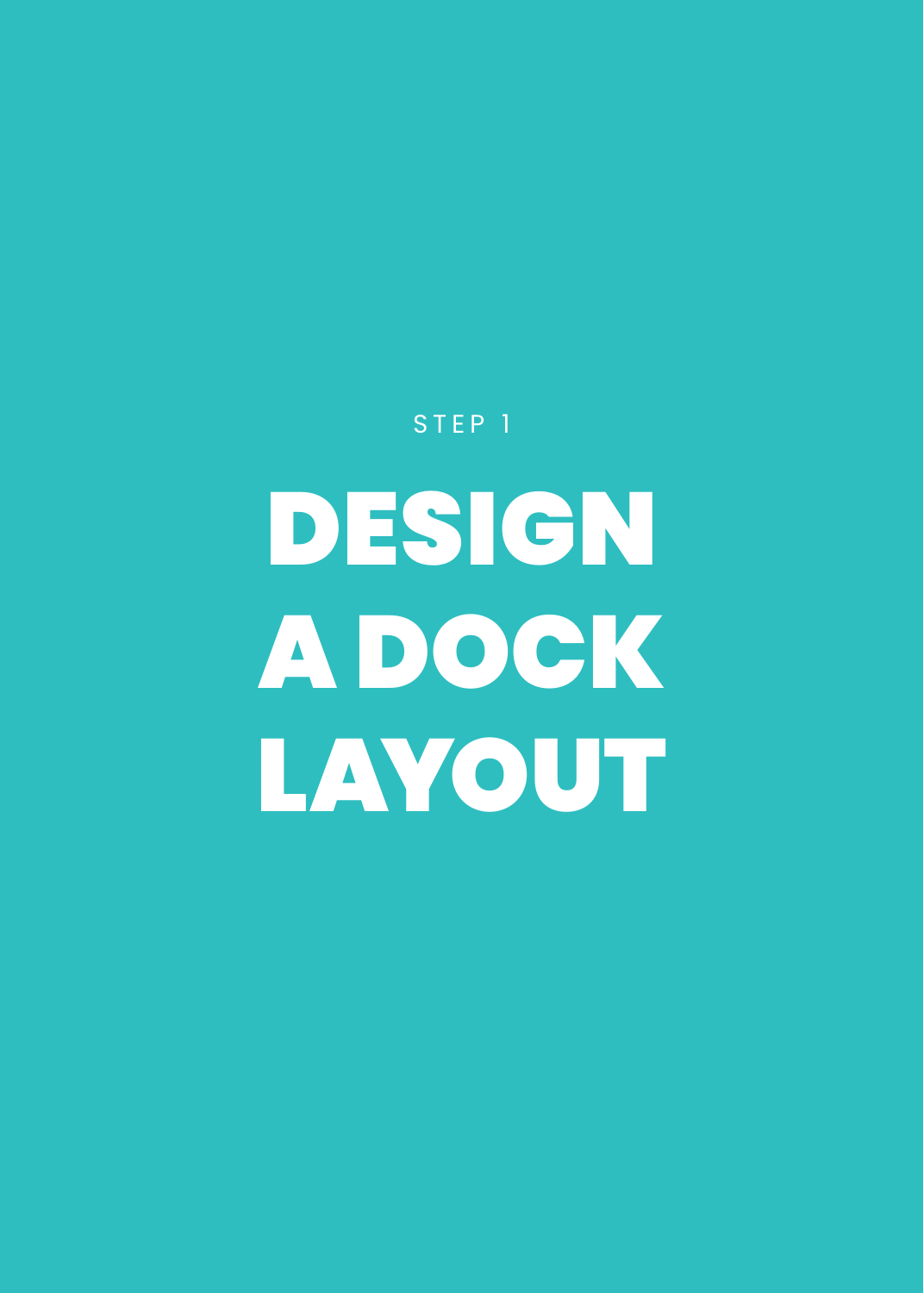First you need to take into consideration your homesite's physical layout, lagoon zone (see your site plan obtained from your builder) and community residential design guidelines.

• How much space do you have available and how far out into the water can my dock go? (See your site plan.)

#### **THEN THINK ABOUT FUNCTIONALITY**

- How will you be using your dock?
- How many and what type of boat or watercraft do you have?
- Are you planning to add any more boats or watercraft in the future?
- Will you be doing a lot of swimming or fishing dockside?
- Will you be using your dock at night?
- Will children, seniors or anyone with special needs be using the dock?
- Will you use your dock for lounging or sunning?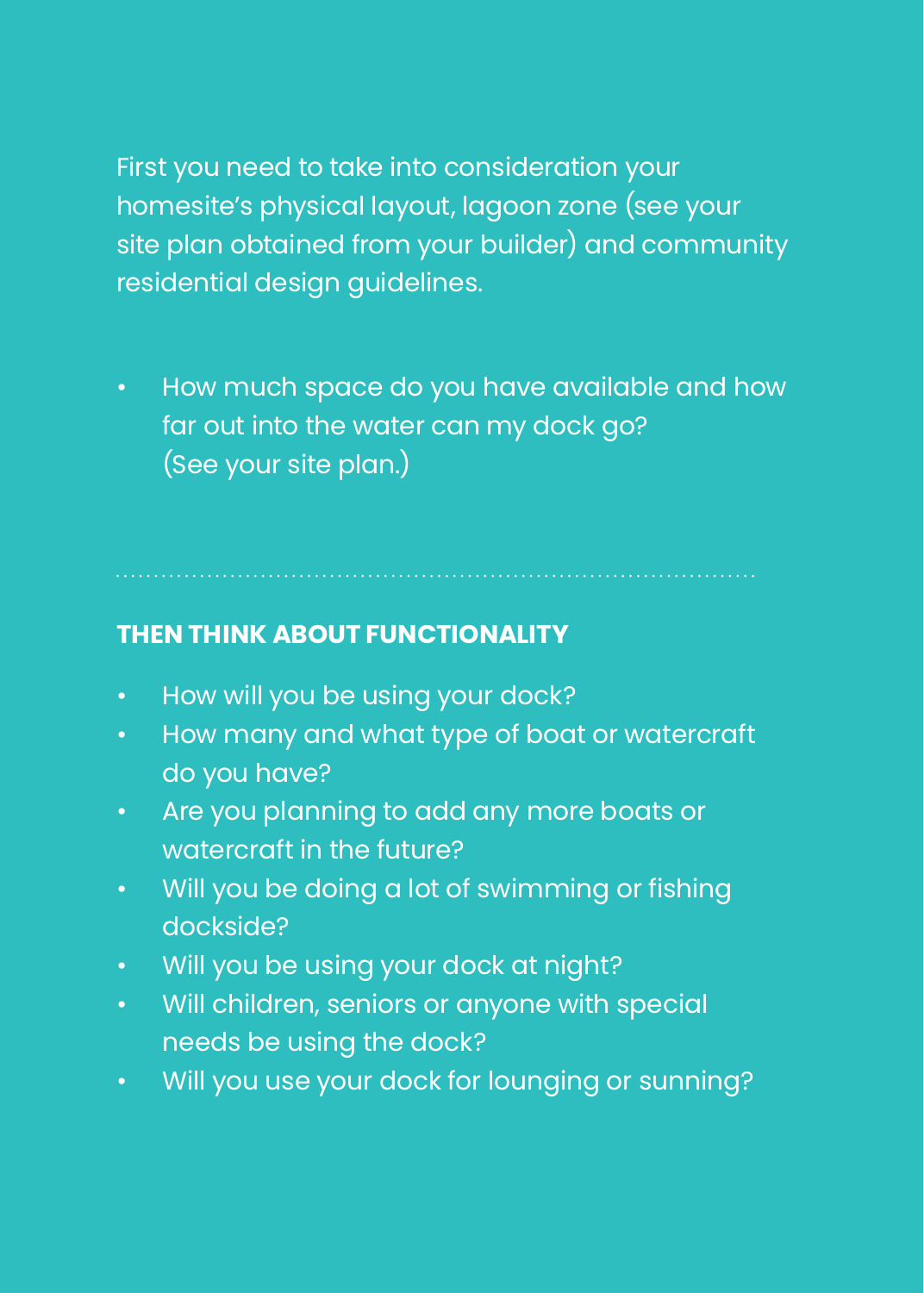After answering these questions, sit down and draw a layout that fits your needs. Many companies offer dock sections in various shapes and sizes, making it easy for you to get creative and come up with something unique.

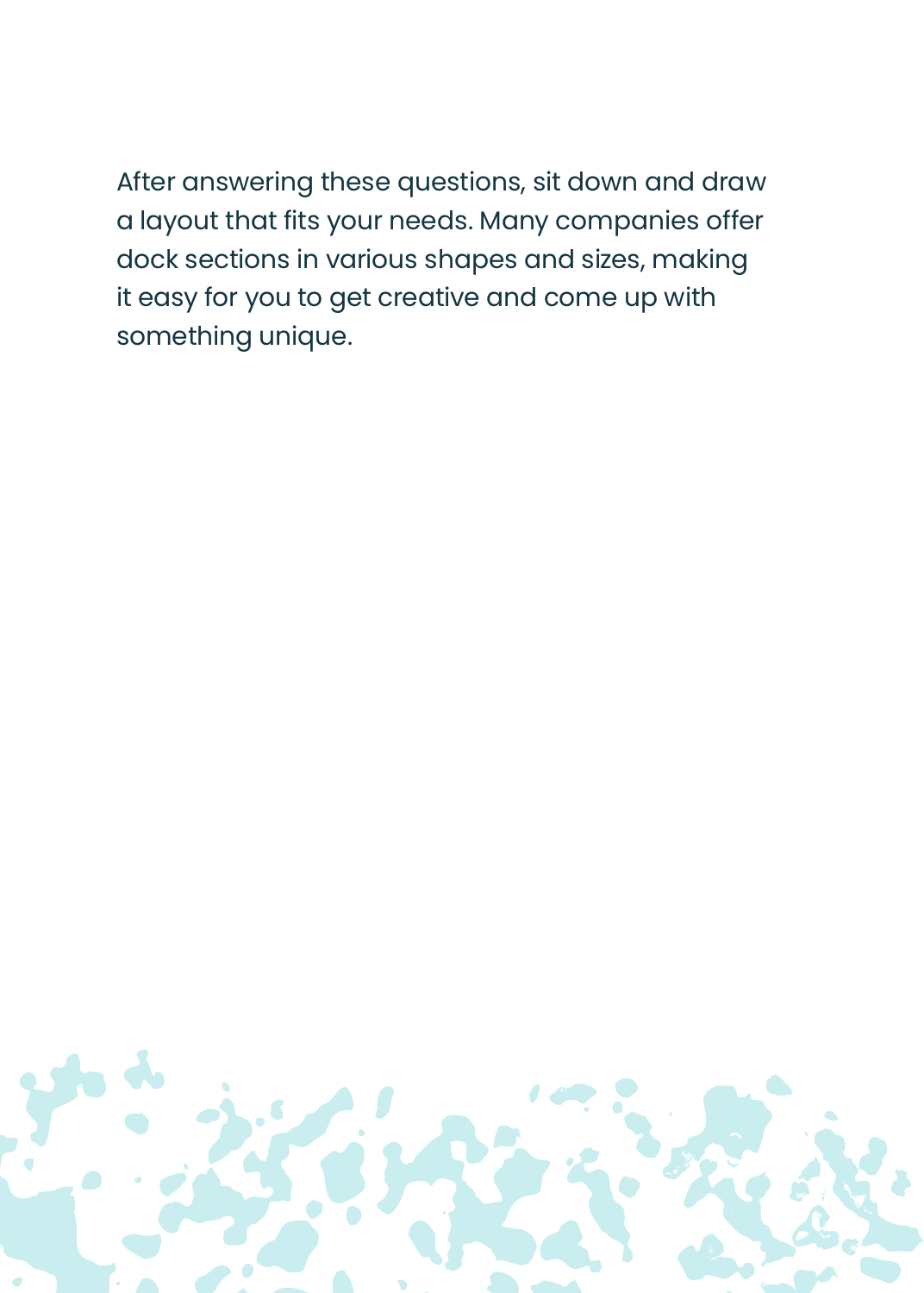#### GET CREATIVE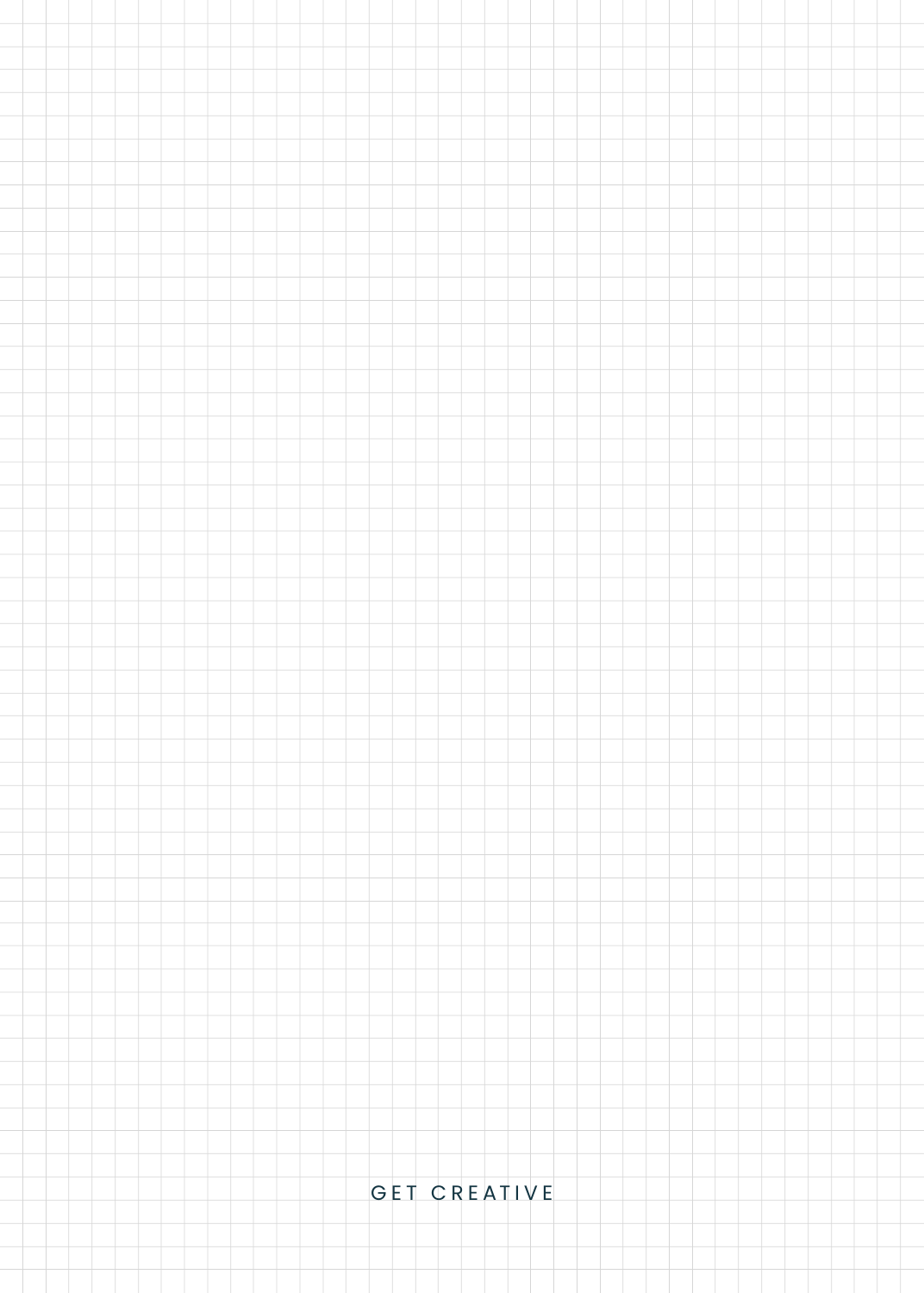STEP 2

#### ACCESSORIZE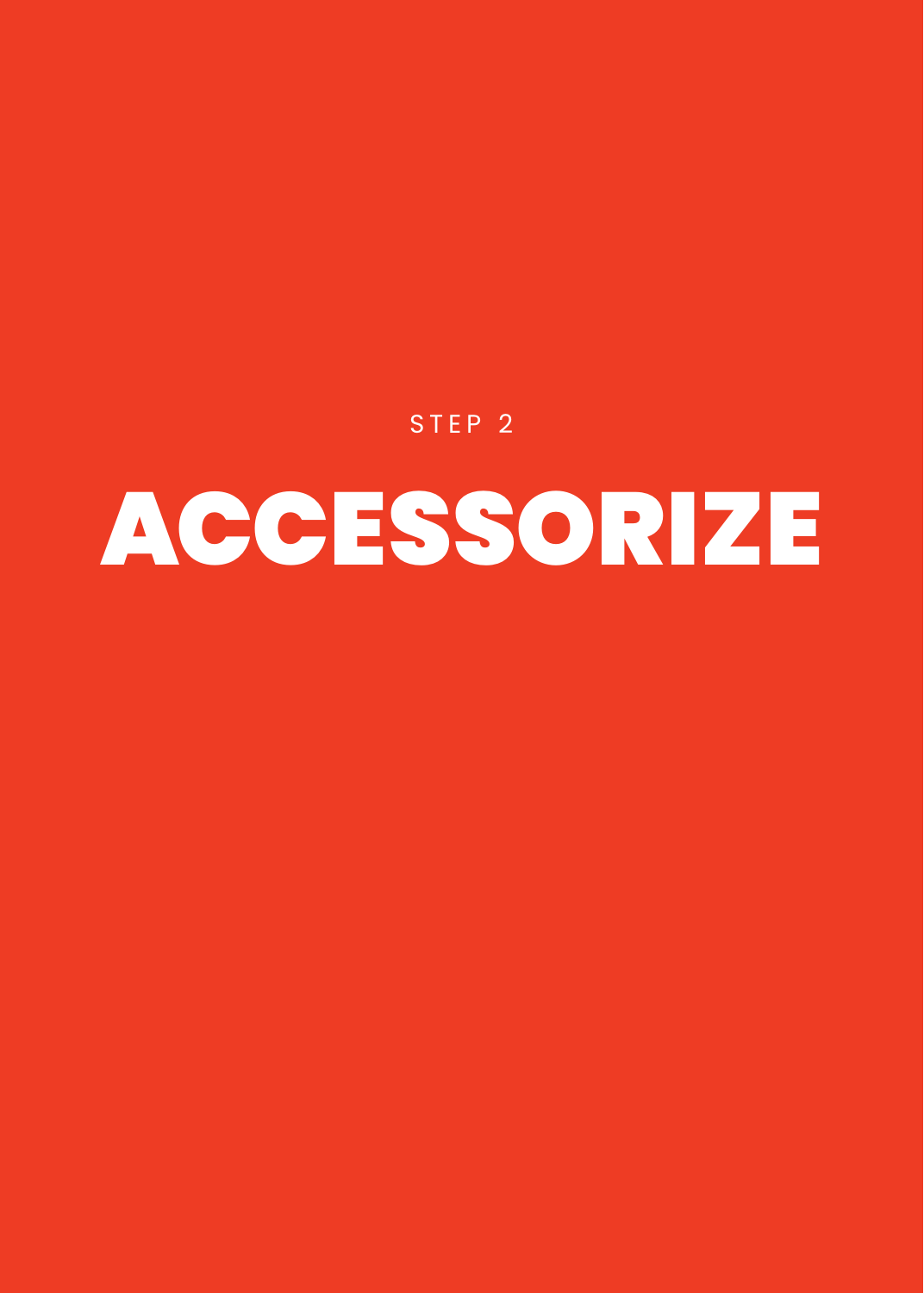Perhaps the most enjoyable part of the dock selection process is picking out accessories that make your dock more functional and aesthetically pleasing.

#### **START WITH PRACTICAL ITEMS LIKE:**

- HydroHoist® or boat lifts
- Canopies and awnings
- **Furniture**
- Grills
- Lighting & marina mate (power/water supply)
- Jet ski port
- Etc.

Then take a look at those accessories that improve the overall use, looks and convenience of your dock area, such as benches, tables, BBQs, and lighting fixtures.

Whatever accessories you choose, be sure they are easy to install or remove so you can rearrange them from time to time. You will also need to submit your full dock layout and plan first to the community's design review committee and then to Contra Costa county for permitting.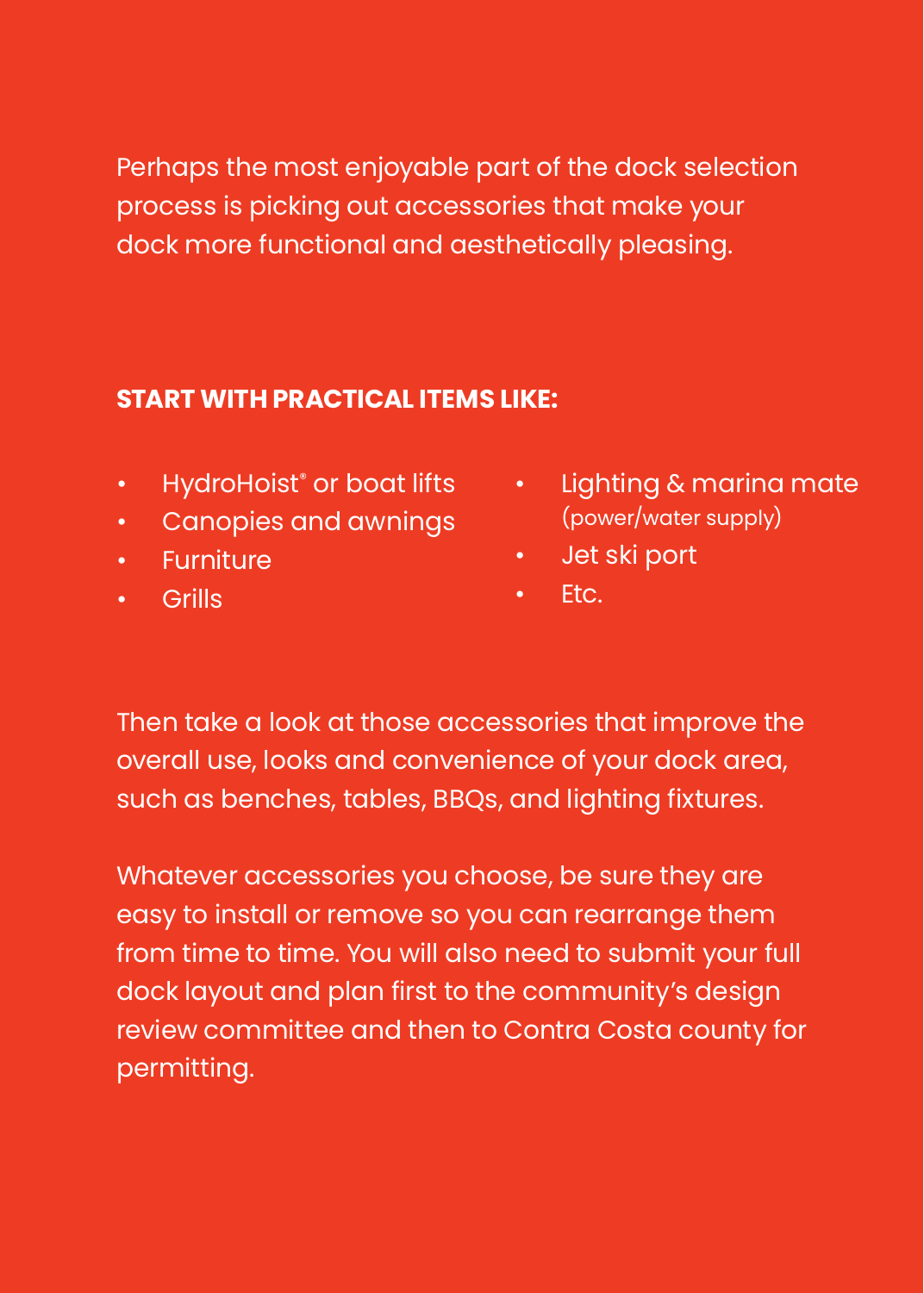# BUILD YOUR DOCK & ENJOY THE DELTA

STEP 3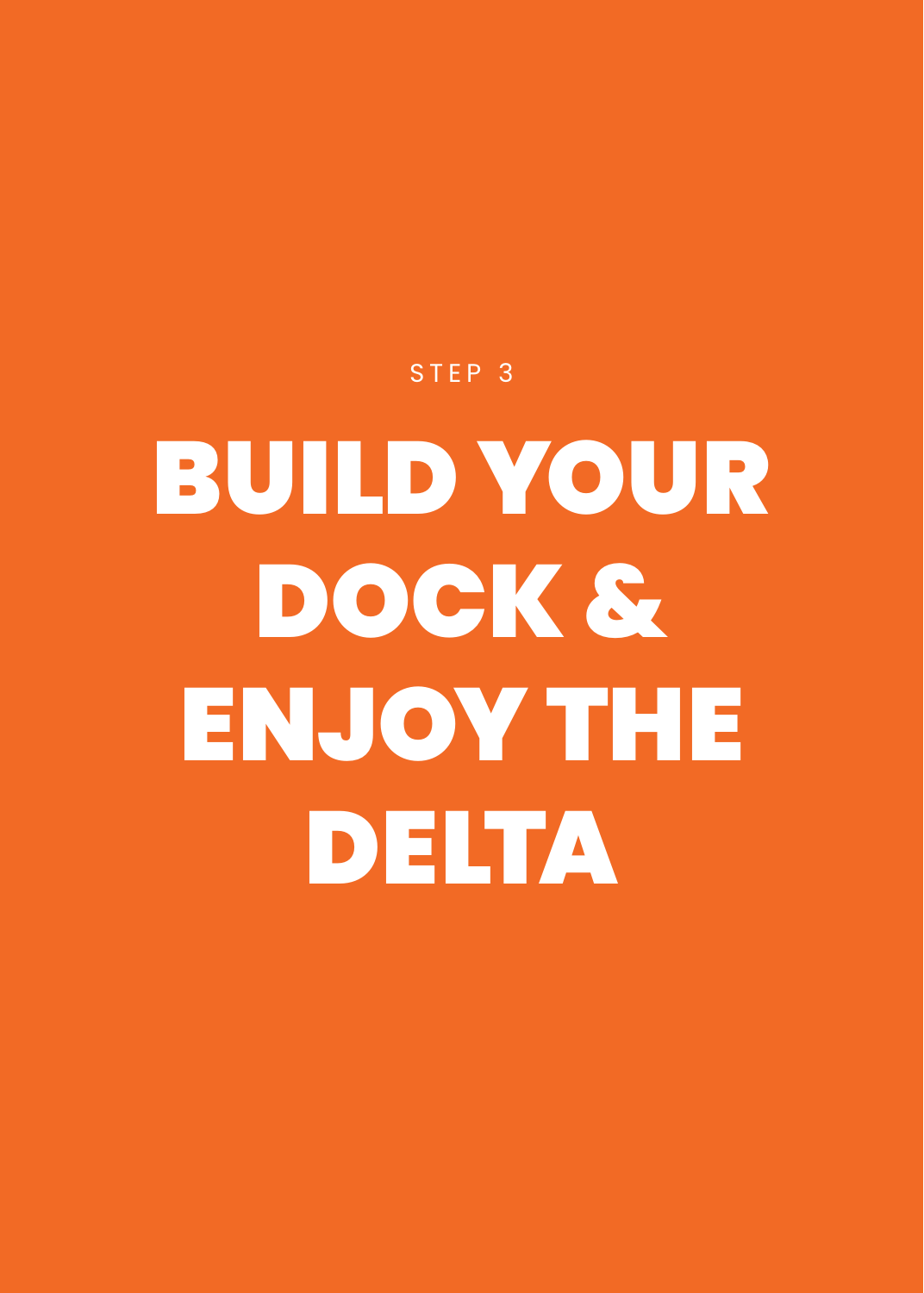It's important to select the right contractor to do the job to complete your proposed plan. You'll work with your contractor to establish price and develop a construction schedule.

Before you know it, you'll be soaking up the California sun and a lifetime of adventures on the Delta.